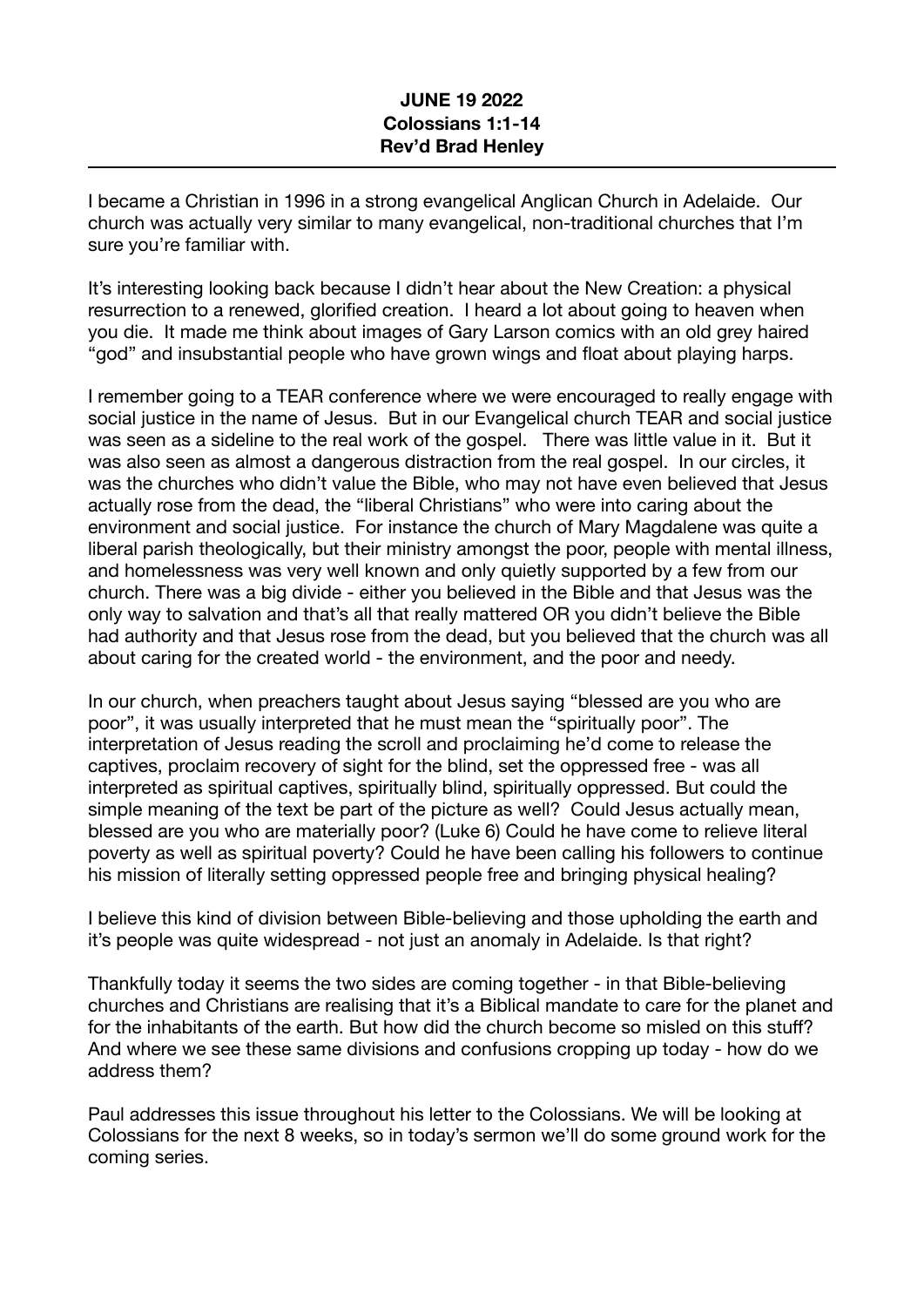Paul wrote Colossians to a church that was planted by his friend Epaphras. The city of Colossae was about 160km East of Ephesus, a strategic city where Paul spent over 2 years preaching and teaching. Paul was in Ephesus around 52-54AD. Ephesus was central on a trading route between the East and the West. When Paul stayed in Ephesus, Acts 19 tells us that all the Jews and Greeks who lived in the province of Asia heard the word of the Lord. Epaphras was from Colossae but heard the gospel from Paul in Ephesus. And he went back to Colossae and shared the gospel which started the church there. I presume that there were many others like Epaphras who were travelling to and from Ephesus and went to their home towns in a similar way, but we don't have all of the stories. Colossians written to the believers in Colossae while the church there was less than 10 years old.

In Paul's letter to the Colossians you're going to hear reasoning and arguments against some incorrect ideas and heresies that had begun to develop. The Truth of Christ is applied to Paul's life, to the incorrect ideas, and, to how people live as Christians.

The false ideas and theologies influencing the Colossian church came from early philosophers including Socrates, Plato and Aristotle. These three philosophers were a big influence on the thinking of the Greeks and Romans of the time. At Pentecost a few weeks ago I shared about the Greek culture and language that spread after Alexander the Great conquered huge areas around the Mediterranean. Part of that culture that spread was a dualistic view of the world and more specifically gnosticism. Gnostics believed that people could be saved by some secret knowledge (gnosis in greek). What Paul encounters around the year 50AD is early gnostic thought, but these ideas have influenced the world and the church even to today.

What we see in Paul's letter to the Colossians is anti-dualism. Paul's way of thinking, and the Bible's way of thinking is holistic, not dualistic.

So, what is dualistic thought? And what is holistic thought?

Much like the Greek and Roman 'gods' we see in the movies and fables the gnostic 'gods' have a heirarchy. The ultimate power or "god" gives birth to the next lot of 'gods' below, then they are all paired up males and females who also produce offspring, have fights and are unfaithful to their partners. The Gnostic hierarchy starts with the ultimate "god" who is pure and light, and as the pairs of so called "gods" descend further and further from the ultimate "god" they are closer to the darkness. It is one of the gods furthest from the light, furthest from purity that creates, usually in some sinful way, a physical world. So you can see how dualistic thinking makes sense to them. The dualism of the gnostics says that the spirit is good and matter is evil. Immaterial things are pure and good and the physical things are base, wicked and immoral. Spiritual things are holy, pure and light, whereas physical matter is dirty, sinful and dark.

Sometimes we read a dualism into Paul's letters that isn't there. His talk of the flesh and the spirit can be read in a dualistic way, but Paul's thinking was a lot more holistic, integrated. Paul's way of thinking was in keeping with the Old Testament, Hebrew way of thinking: everything physical was also spiritual. Physical and spiritual things are integrated. There isn't a great divide between the spiritual and the physical. To a dualist the idea that an eternal God would become flesh, enter into His own creation, suffer and die is unthinkable. But to Paul, and the Bible that is one of the most central fundamental beliefs.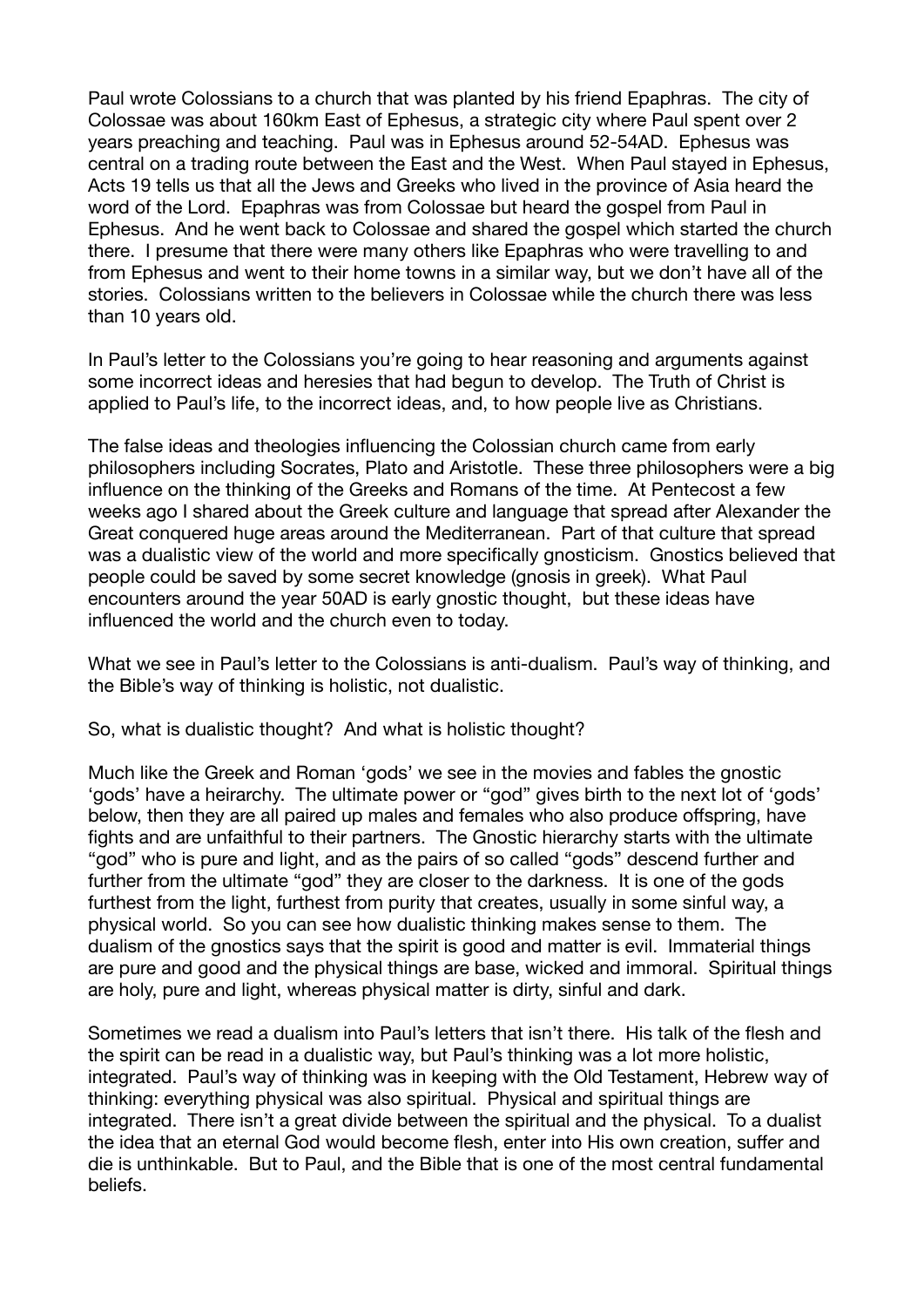Paul wrote in the Greek language but thought more like a Hebrew. The (lowly) creator god in a gnostic hierarchy was as far removed as possible from the pure god that all the other gods spring from. Whereas the Lord God, the true Creator of everything not only spoke and created everything, but He moulded people out of the dust of the earth, he stooped down and breathed the breath of life into the people. In other words, our God is not distanced from His creation. As you'll hear next week, He even stepped into His creation, becoming one of us, and he didn't hold his nose with disgust as He did so, he was pleased to have all his fullness dwell in Jesus.

Paul addresses the dualistic ideas in his letter, cutting through the rubbish and bringing the fact that a good God, who loves his creation worked by sending his Son who became fully a human being. This God does not hate physical matter. He delights in it. This God is not repulsed by darkness but shines His light to reveal the truth. This God doesn't give secret knowledge to a limited few who fly up to the heavens when they die. The true God loves us, and gave himself for us to rescue us from the dominion of darkness and bring us into the kingdom of His Son, Jesus.

Dualistic ideas still persist today. Dualism is why we had cartoons when I was growing up where Tom and/or Jerry would die and instantly grow wings, floating up to the clouds. In gnostic thought, if you had the key, the secret knowledge then when you died the spark of divinity inside you would float up to some sort of heavenly realm. But if you didn't have the secret knowledge you would be cast back down to the evil physical world.

Does it really matter if your view of the world has been skewed into this dualistic division between spirit and matter? The thing is, it's not just a philosophy or way of thinking, but it impacts the way you live out your faith in this world. It influences the way you perceive Scripture and the character of God and therefore has eternal consequences. Just think of the parable of the sheep and the goats where Jesus says those who failed to care for the least on earth actually rejected him so he will reject them. So if your dualistic mindset has caused you to ignore the needs of those around you and focus purely on spreading the message of Jesus in words, you may find your salvation in jeopardy.

To really care for the poor is uncomfortable and unfashionable because it comes at personal cost. So it can be a lot easier to read the gospels through a dualistic lens and down-play Jesus' commands to us to share what we have with those in need, to the point of it upsetting our comfortable lives.

— getting into today's passage

In Col 1:1 Paul addresses the letter from himself and Timothy who is a brother in the Lord. He notably addresses the people of the Church of Colossae as God's holy people, faithful brothers and sisters in Christ.

Even though incorrect teaching had crept into the church Paul doesn't give up on them. He recognises that truth trumps lies, that God's light triumphs over darkness and the gospel is more powerful than any false teaching that they have heard. They are God's holy people.

He greets the Church with the grace and peace of God the Father. God is the source of grace: unmerited favour and the blessing of peace which surpasses understanding.

After his brief greeting Paul tells the Colossians how he prays for them.